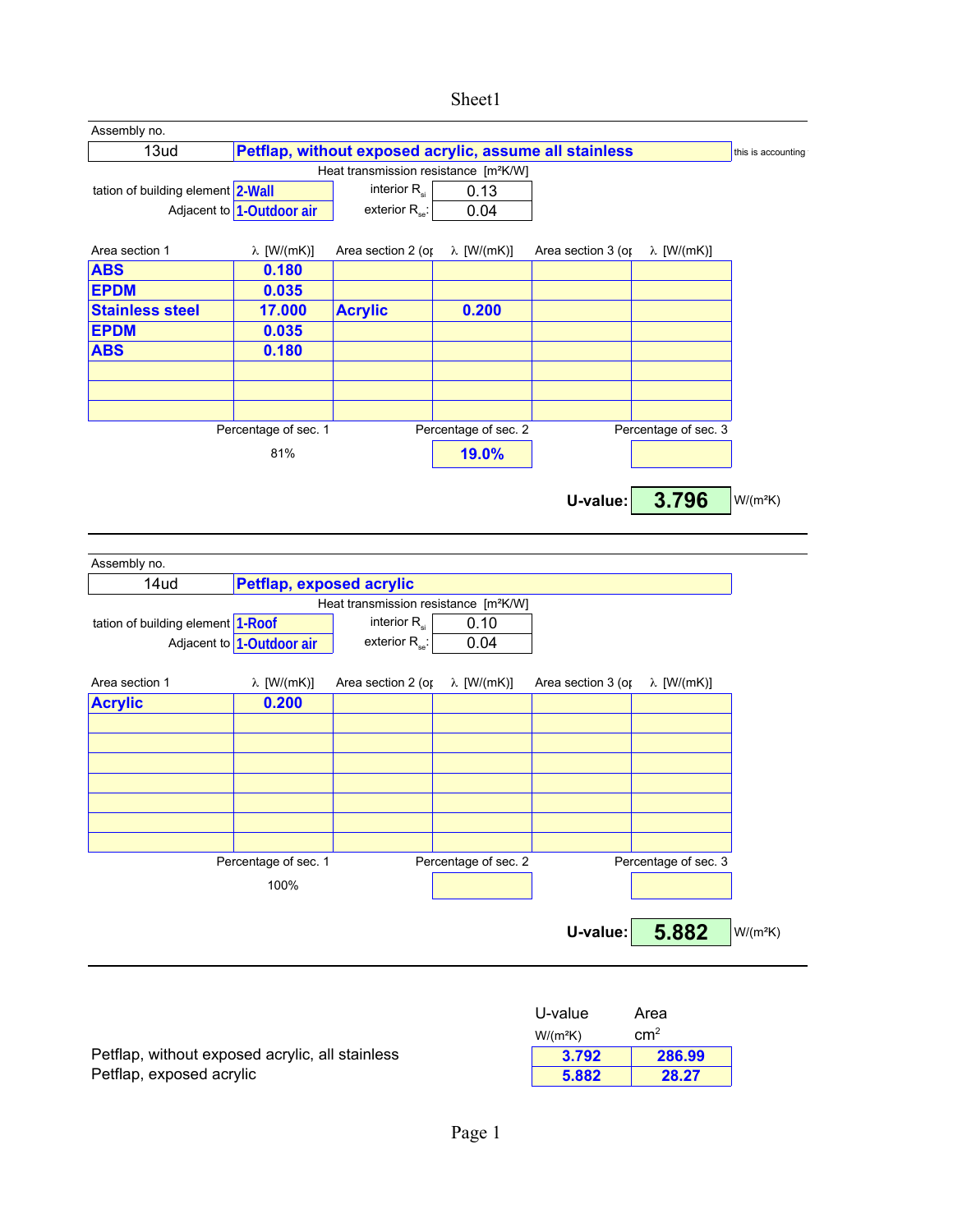Sheet1

Mean U-value: **3.979**